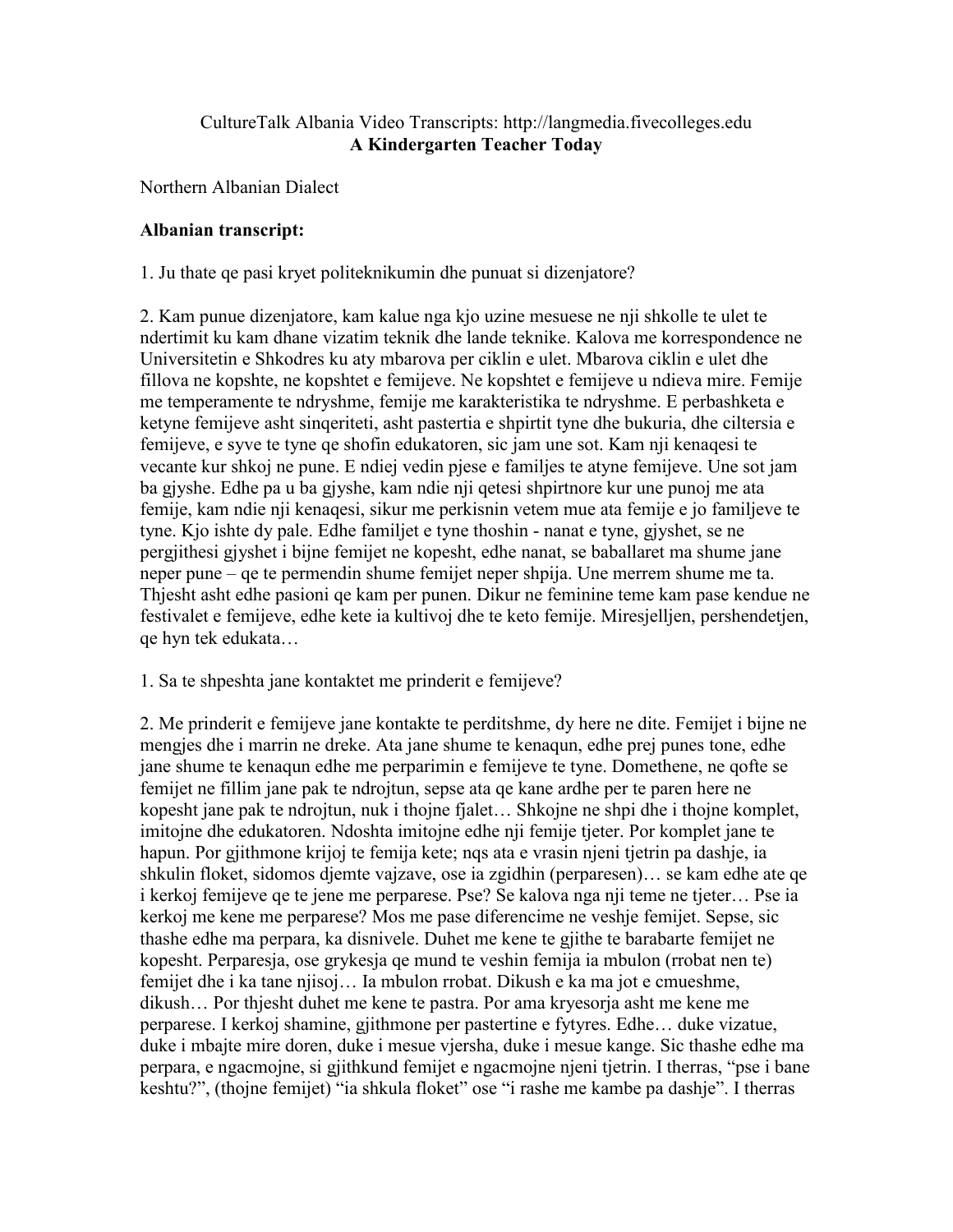te dy femijet, nji'kete vecori dmth qe edhe mund t'ia kem mesue femijeve, jo me i ra njeni tjetrit. "Hajde ketu", "thuej 'me fal!'". I thojne "me fal" njeni tjetrit edhe perqafohen. Pra kjo asht gjaja ma e mire, qe me i fute komunikimin, me i fute dashnine mes njeni tjetrit femijeve. Dhe jo keqinterpretimin e joharmonine mes tyne.

## English translation:

1. You said that after you completed the polytechnic (school) you worked as a designer?

2. I've worked as a designer. I have taught technical drawing in a construction school and other technical subjects. Then I went to the University of Shkodra where I majored in kindergarten education. After I finished that, I got a job at a kindergarten. There I felt like I belonged. There are kids with different temperaments, kids with different characteristics. What they all have in common is their sincerity, and the purity of the soul and the beauty, the sincerity of the kids, of their eyes when they are watching their teacher, like I am today. I have a very unique pleasure when I go to work. I feel like part of the family of these kids. Today I am a grandmother. Even before I was a grandmother, I have felt a spiritual calmness when I work with those kids. This makes me happy, and I feel as if those kids are mine and they don't have another family. Their families also said, their mothers, grandparents, because the grandparents and mothers are the ones that bring them there because the fathers are usually working, that they mention you a lot. I spend a lot of time with them. It is simply the passion that I have for the job. A long time ago, during my childhood I sang in kids' festivals, and because of that I also try to get the kids involved. I also try to teach them good manners, to have good conduct, greet people etc. …

## 1. How often do you meet with the kids' parents?

2. I have daily contact with the kids' parents, twice everyday. They bring the kids in the morning and pick them up in the afternoon. They are very pleased with our work, and they are also very pleased with their children's progress. When the kids first come here, they are a bit shy. They don't say much here. However when they go home they cannot stop talking. They imitate their teacher or maybe another classmate. They are completely open. I always try to teach kids this: if they are fighting with each other, pulling each other's hair, especially the boys, or untying each other's uniforms … I also ask that the kids that wear a uniform. Why? Sorry for switching subjects. Why do I ask them to wear a uniform? So there are no differences between the kids. Like I said before there are different classes (rich/poor). Kids in kindergarten should all feel equal. The uniform covers their clothes, which are all different. I ask them to have their handkerchiefs so their face stays clean. Also I teach them how to draw, how to hold their writing utensils properly, I teach them how to recite, and sing songs. Like I said before, they bully each other like everywhere else. I always tell them it's wrong. I ask them "Why did you do it?" (the kids then say) "I pulled his/her hair" or "I kicked them unintentionally." I call both the kids to the side and teach them that hitting one another is wrong. "Come here and say sorry" so they say sorry to one another and then they hug each other. This is the